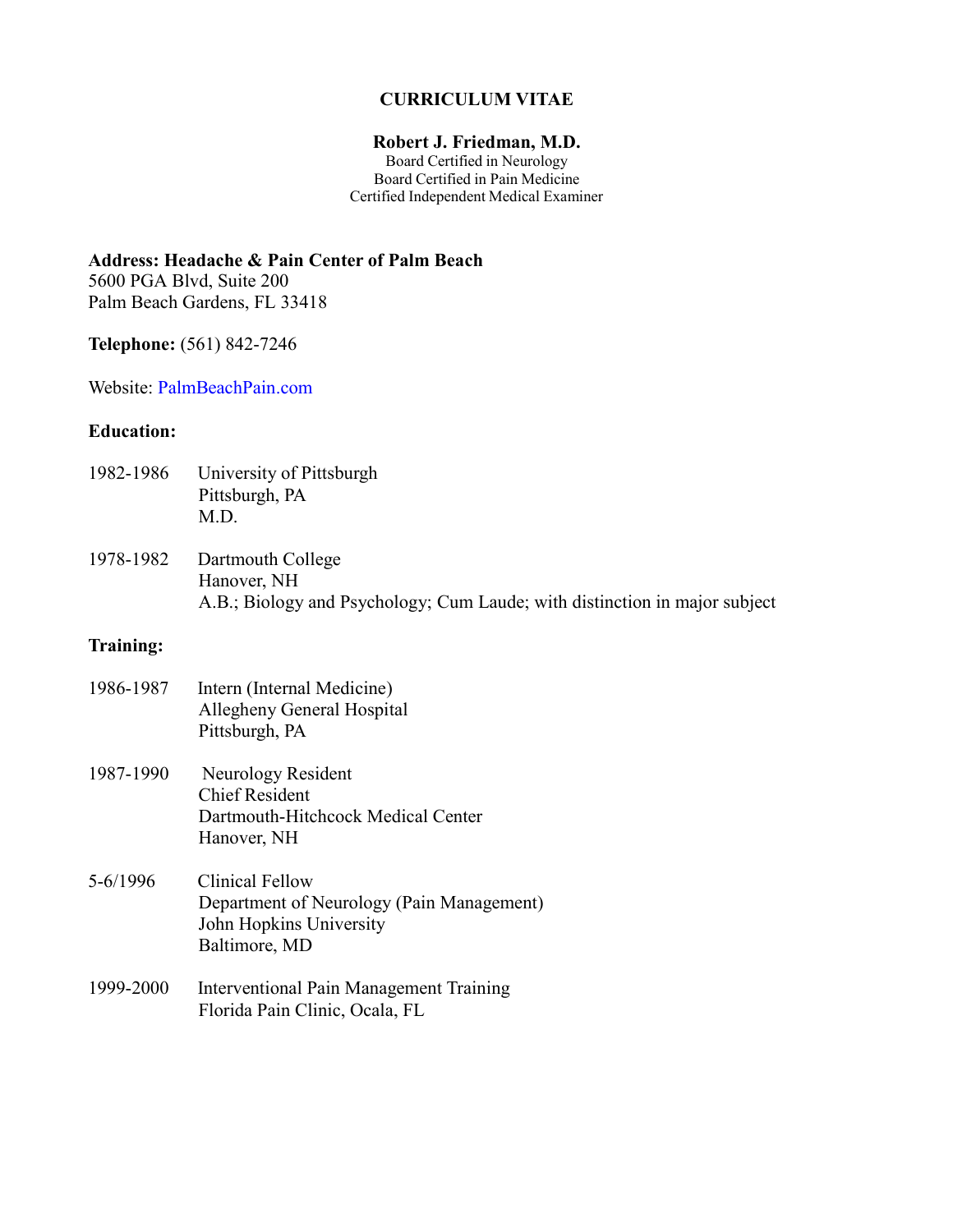# **Employment:**

| 1998-Present Robert J. Friedman, M.D. PA / Headache and Pain Center of<br>Palm Beach<br>Palm Beach Gardens     |  |  |
|----------------------------------------------------------------------------------------------------------------|--|--|
| Palm Beach Neurological Group<br>Palm Beach Gardens and Jupiter, FL                                            |  |  |
| Neurological Consultants, Inc.<br>Beverly and Gloucester, MA                                                   |  |  |
| Tutoring of first-year medical students                                                                        |  |  |
| <b>Research Assistant</b><br>University of California (San Francisco)<br>Department of Neurology-study of pain |  |  |
| Laboratory Assistant and Phlebotomist<br>New England Deaconess Hospital<br>Boston, MA                          |  |  |
| <b>Positions Held:</b>                                                                                         |  |  |
| Member, Professional Practice Committee, American Association of Neuromuscular &<br>Electrodiagnostic Medicine |  |  |
| 2012-Current State Liaison for FL, American Association of Neuromuscular & Electrodiagnostic<br>Medicine       |  |  |
| Co-Chair, FL Society of Neurology-FL Society of PM&R EMG/NCS Taskforce                                         |  |  |
| Expert Medical Advisor, FL Division of Workers' Compensation                                                   |  |  |
| Lake Worth Surgical Center - Pain Management                                                                   |  |  |
| Columbia Hospital West Palm Beach-Pain Management                                                              |  |  |
| Active / Consulting Staff - Jupiter Medical Center FL                                                          |  |  |
|                                                                                                                |  |  |

- 1996-2006 Attending /Courtesy Staff Palm Beach Gardens Medical Center FL
- 1999-2000 Consulting Staff- Ocala Regional Hospital, Ocala, FL
- 1996-1999 Consulting Staff -Savannas Hospital, Port St. Lucie, FL
- 1990-1996 Active Staff- Beverly Hospital, Beverly, MA
- 1990-1996 Consulting Staff- Addison Gilbert Hospital, Gloucester, MA
- 1995-1996 Chairman, Subsection of Neurology, Beverly Hospital
- 1993-1995 Chairman, Institutional Review Board, Beverly Hospital
- 1989-1990 Instructor in Clinical Medicine, Dartmouth Medical School

## **Board Certification:**

| 11/1991 | <b>Neurology</b> - American Board of Psychiatry and Neurology #34968     |
|---------|--------------------------------------------------------------------------|
| 11/2000 | <b>Pain Medicine</b> – American Board of Psychiatry and Neurology $\#13$ |
| 11/2010 | Pain Medicine -ABPN - Recertified                                        |
| 2/2007  | <b>Certified IME-American Board of Independent Medical Examiners</b>     |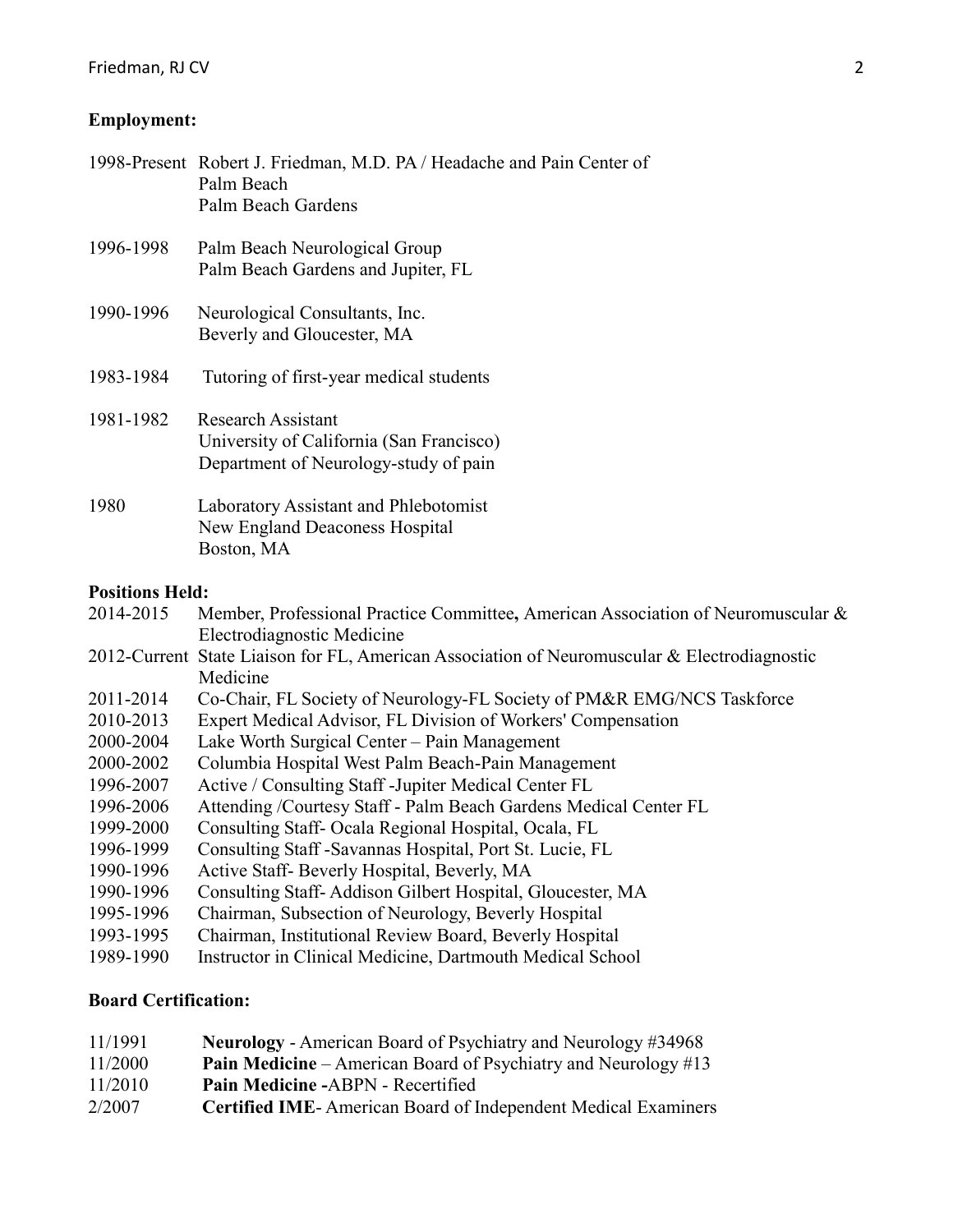| 2/2012    | <b>Recertified IME-American Board of Independent Medical Examiners</b> |
|-----------|------------------------------------------------------------------------|
| -1986     | National Board of Medical Examiners                                    |
| 2/28/1998 | American Society of Neuroimaging - MRI/CT Certification                |

## **State Medical Licenses:**

Florida #ME-0069852 Massachusetts #72897 (previous)

## **Professional Societies:**

American Academy of Pain Medicine American Association of Neuromuscular & Electrodiagnostic Medicine American Academy of Neurology Florida Academy of Pain Medicine Florida Society of Neurology

### **Recent Continuing Medical Education:**

Marshall University Joan C. Edwards School of Medicine and ACDM, Inc./ABIME, Causation, What does science say? Orlando, FL March 10, 2017

American Association of Neuromuscular & Electrodiagnostic Medicine, New Orleans, LA September 14-17, 2016

Florida Academy of Pain Medicine 2015 Annual Meeting, Orlando, FL June 26-28, 2015

American Association of Neuromuscular & Electrodiagnostic Medicine 2015 Spring Meeting, Professional Practice Committee Meeting, Chicago, IL May 2, 2015.

Neuromodec, Brain and Spinal Cord Stimulation in Chronic Pain Syndromes, NYC, January 12, 2015

Neuromodec, NYC Neuromodulation Conference 2015 January 9, 2015 - January 11, 2015

American Association of Neuromuscular & Electrodiagnostic Medicine 2014 Annual Meeting, Savannah, GA October 29-November 1, 2014.

American Academy of Pain Medicine 2013 Annual Meeting, Ft. Lauderdale, FL April 11-14th, 2013

American Association of Neuromuscular & Electrodiagnostic Medicine 2012 Annual Meeting, Orlando, FL October 3-6, 2012.

Florida Academy of Pain Medicine 2012 Annual Meeting, Orlando, FL June 22-24, 2012

American Board of Independent Medical Examiners Meeting**,** Orlando, FL March 8-11, 2012**,** including AMA Guides to the Evaluation of Permanent Impairment 6th Edition Training Course.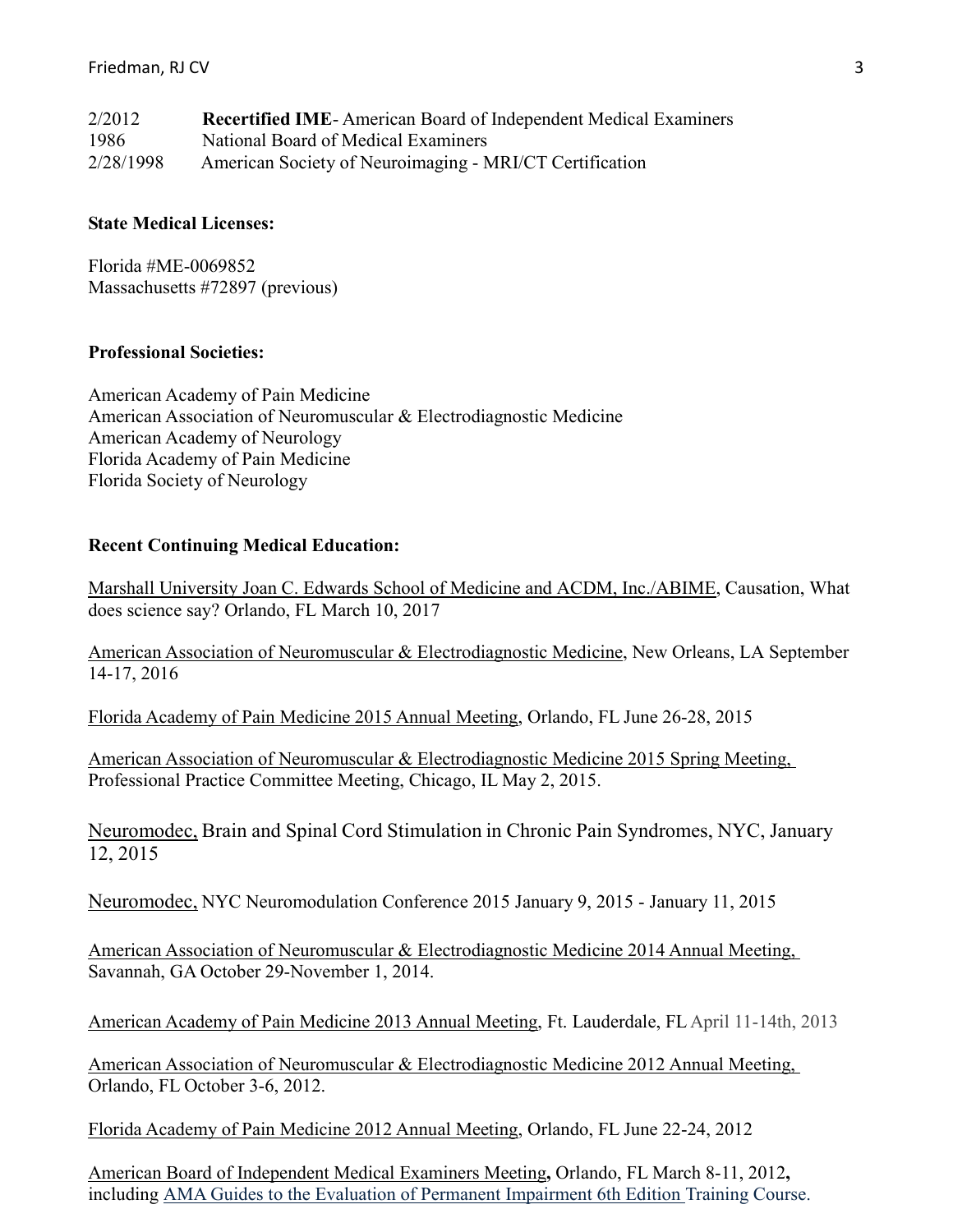Florida Academy of Pain Medicine 2011 Annual Meeting, Palm Beach, FL August 18-21, 2011

Florida Society of Neurology 2010 Annual Meeting, Lake Buena Vista, FL October 1-3, 2010

Florida Academy of Pain Medicine 2010 Annual Meeting, Palm Beach, FL July 16 – 18, 2010.

Intensive Course in Transcranial Magnetic Stimulation, Berenson-Allen Center for Noninvasive Brain Stimulation, Harvard Medical School, Boston, MA, November 9-13, 2009.

American Association of Neuromuscular & Electrodiagnostic Medicine 2009 Annual Meeting, San Diego-CA, October 7-10, 2009.

American Academy of Pain Medicine 2008 Annual Meeting, Orlando, FL February 13-15, 2008.

American Association of Neuromuscular & Electrodiagnostic Medicine 2007 Annual Meeting, Phoenix, AZ, October 7-10, 2007.

## **Subspecialty Interests:**

Headache and Chronic Pain evaluation and treatment Peripheral Nerve Disorders and Neuromuscular Medicine Electromyography and nerve conduction studies Traumatic Neurological Injuries Brain Stimulation Neuroimaging

#### **Publication:**

**Alexia** without agraphia associated with spleniogeniculate infarction. **Neurology 1991 Apr;41(4):587-8** (ISSN: 0028-3878)

#### **Clinical Research Studies (subinvestigator):**

**1996** Alnitidan-protocol ALN-INT-16, for the Acute Treatment of Migraine. Janssen Phase III. Cerestat-Protocol 534.11 for the Treatment of Patients with Ischemic Stroke. Boehringer Ingelheim Phase III. Lubeluzole-Protocol LUB-INT-13, for the Treatment of Patients with Ischemic Stroke. Janssen Phase III. Tacrine-Protocol 970-68-22, Treatment of Patients with Dementia of the Alzheimer's type. Parke Davis. Milameline-Protocol 979-15 for the Treatment of Patients with Probable Alzheimer's Disease. Parke Davis Metrifonate-Protocol X-95-018 in Patients with Probable Alzheimer's Disease; extension to Protocol D95-018. Parke Davis. Metrifonate-Protocol U96-001, Long Term Treatment with Metrifonate for Patients with Probable Alzheimer's Disease. Parke Davis. UCB L059-Protocol RPCE94AI403 Add on Treatment in Epileptic patients with partial onset seizures. UCB S.A., Phanna sector, Phase III. Maximum-Protocol 136-043, in the Treatment of acute Migraines, headache pain. Zeneca Pharmaceuticals, Phase III.

MK-462 Protocol 022-00, in the Treatment of Acute Migraine